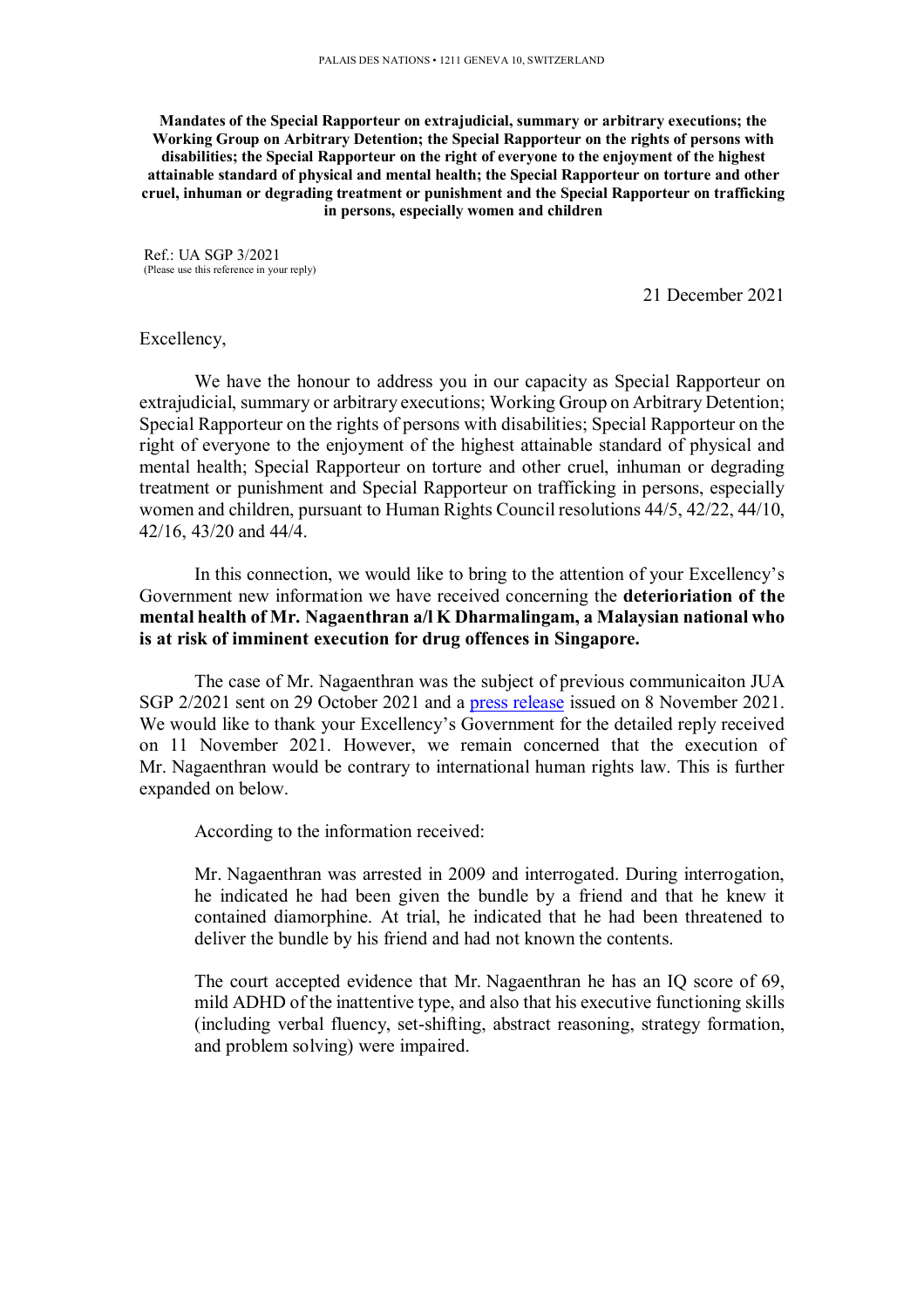Reportedly, a state psychiatrist concluded in 2017 that Mr. Nagaenthran would have been impaired in his internal rationality and more specifically, his ability to appropriately assess the risks of his actions.

At the time of his arrest, no scheme was in place in Singapore to assist people with intellectual, developmental and psychosocial disabilities during interrogation, meaning Mr. Nagaenthran gave his confession without procedural accommodations. Despite this, his original confession has been considered authoritative by the courts. Singapore implemented the Appropriate Adult Scheme (AAS) for persons with mental disabilities nationwide in all law enforcement agencies in 2015.

Mr. Nagaenthran was scheduled to be executed on 10 November 2021 for drug offences.

His legal representation made an application to the High Court seeking a decleration that executing him would be unconstitutional and that he is not competent for execution due to his mental health. This was dismissed. The dismiassal was appealed to the high court. A stay was granted until the Court of Appeal decided the appeal.

On 8 November 2021, the Court of Appeal hearing was adjourned after Mr. Nagaenthran tested positive for COVID-19. Reportedly, the judge stated that "we have got to use logic, common sense and humanity."

The hearing has now been rescheduled for 30 November 2021. If dismissed, Mr. Nagaenthran's would be at risk of imminent execution.

According to family members who have visited and spoken to Mr. Nagaenthran recently, his mental health has significantly deteriorated.

Reportedly. He has a delayed response to stimuli and is often incoherent. He also speaks of activities that have not occurred. He is reportedly unaware that he is at risk of execution. He has indicated that he is receiving although it is unclear which medication he has medication been provided or on the basis of what diagnosis.

We would like to express serious concern at information that Mr. Nagaenthran's mental health has seriously deteriorated and our grave concern that he remains at risk of imminent execution if the Court of Appeal hearing is dismissed.

Without making any judgment as to the accuracy of the information made available to us, the above allegations appear to be in contravention of the right of every individual to life, liberty and security as set out in article 3 and 9 of the Universal Declaration of Human Rights (UDHR) and the guarantee that no one shall be subjected to torture or to cruel, inhuman or degrading treatment or punishment in article 5 of the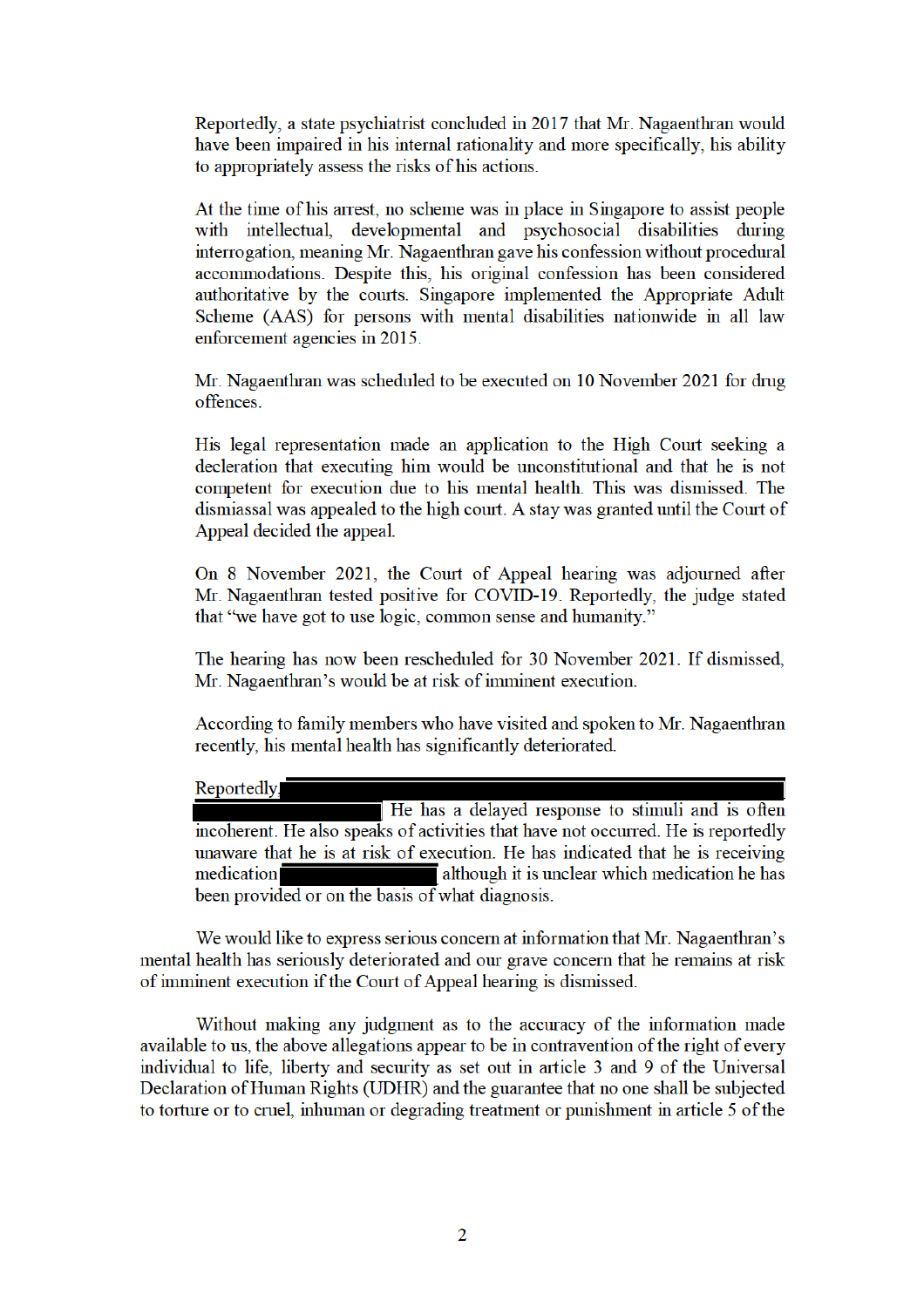same. We remind that the right to life is a jus cogens, peremptory norm from which no derrogation is permitted. We further refer the Conveniton on the Rights of persons with disabilities which Singapore ratified on 18 July 2013, in particular article 10 which requires state parties to take all necessary measures to ensure the right to life of persons with disabilities on an equal basis with others and article 13 regarding equal access to justice.

**In view of the urgency of the matter, and of the irreversibility of the punishment of the death penalty, we call upon the judiciary and all relevant organs of the Singaporean state to ensure Mr. Dharmalingam is not executed. His execution, on the facts available to us would constitute a violation of applicable international human rights standards, and would thus be an arbitrary execution.** We also urge the President to consider granting clemency in this case, including in consideration of reports on his current mental health.

Under international law, a **death sentences may only be imposed in respect of "the most serious crimes" in cases which involve intentional killing**. Your Excellency's Government's letter dated 11 November 2021 in reply to communication JUA SNG 2/2021 (henceforth "your Excellency's Government's reply") states that there is no consensus on what constitutes the "most serious crimes." We would like refer your Excellency's Government to the report of the former Special Rapporteur on extrajudicial, summary or arbitrary executions, Philip Alston, which considers this issue at length.<sup>1</sup> It notes that "*the conclusion to be drawn from a thorough and systematic review of the jurisprudence of all of the principal United Nations bodies charged with interpreting these provisions is that the death penalty can only be imposed in such a way that it complies with the stricture that it must be limited to the most serious crimes, in cases where it can be shown that there was an intention to kill which resulted in the loss of life.*" Drug crimes do not meet this internationally recognized threshold.

We also note, based on the long experience of this mandate, and a careful review of studies and evidence, **that the death penalty has never been proved to be an effective deterrant for crimes, including drug crimes**.

With regards to the observation in your Excellency's Government's reply regarding the reduction of the amount of net weight trafficked into Singpoare in the four years after 1990 when the mandatory death penalty was introduced, we would like to highlight that fluctuations in the weight of drugs received cannot be attributed to a single factor and that correlation does not equate causation.

In this respect, the Secretary General's report on Capital punishment and the implementation of the safeguards guaranteeing protection of the rights of those facing the death penalty states that "there is no evidence that the death penalty in fact deters drug-related or other crime more than other methods of punishment" and notes that "public health approaches have led to significant successes in a range of national

<sup>1</sup> Report of the Special Rapporteur on extrajudicial, summary or arbitrary executions,  $\frac{\text{A/HRC}}{\text{A/20}}$ , paras 39 – 53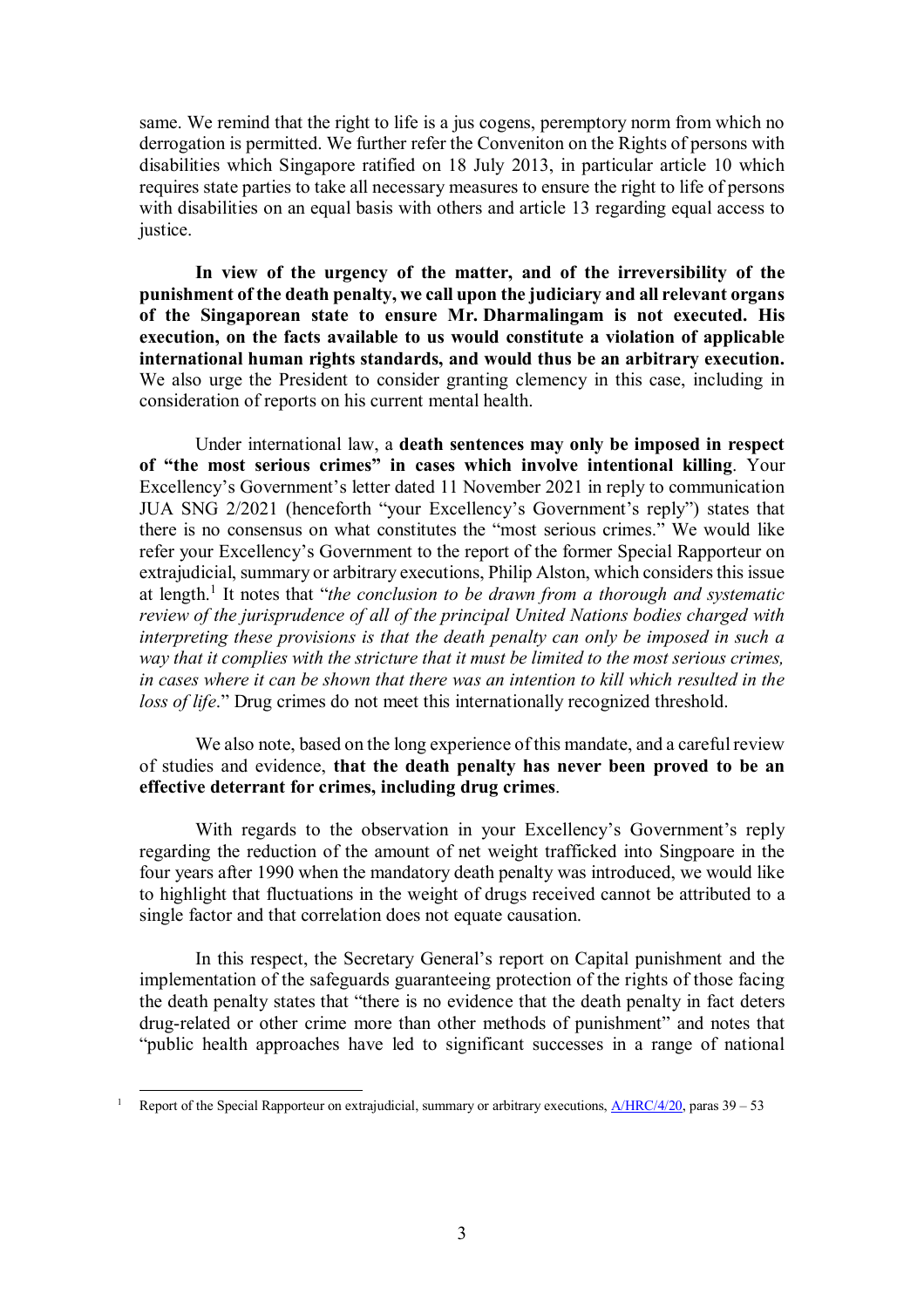contexts."<sup>2</sup> We note that the International Narcotics Control Board has reiterated that drug control measures do not exist in a vacuum; in their implementation of these measures, States must comply with their international human rights obligations and has repeatedly encouraged those States which retain and continue to impose the death penalty for drug-related offences to consider abolishing the death penalty for such offences.<sup>3</sup> The United Nations Office on Drugs and Crime does not support the death penalty.<sup>4</sup>

We reiterate that **mandatory death sentences are inherently over-inclusive and unavoidably violate human rights law.** The categorical distinctions that may be drawn between offences in the criminal law are not sufficient to reflect the full range of factors relevant to determining whether a death sentence would be permissible in a capital case. In such cases, individualized sentencing by the judiciary is required in order to prevent cruel, inhuman or degrading punishment and the arbitrary deprivation of life.<sup>5</sup> We re-iterate our concern that in Singaporean legislation, with the exception of limited cases where the defendant is found to have substantially assisted the Public Prosecutor or in cases of "abnormality of the mind," the death sentence remains mandatory, preventing other mitigating factors from being considered.

With regard to Mr. Nagaenthran's intellectual disability, we note that reportedly the court recognised Mr. Nagaenthran had borderline intellectual functioning and that a state psychiatrist recognised he had impaired internal rationality and his ability to appropriately assess the risks of his actions. We note that Singapore has recognised the importance of procedural accommodations to facilitate effective access to justice on people face special barriers in defending themselves on an equal basis with others<sup>6</sup> and put in place an Appropriate Adult Scheme in 2015. We note that this scheme was not in place when Mr. Nagaenthran was interrogated and that reportedly **he did not have access to any such procedural accommodations**.

With regard to reports that Mr. Nagaenthran's **mental health has seriously deteriorated**, we would like to highlight that death row and indeed prolonged detention can have significant impacts on prisoners' mental health.<sup>7</sup> We note that Mr. Nagaenthran deteriorating mental health condition was observed by family members who have visited and spoken with him recently. This information appears to indicate the need for independent psychiatric and psychological assessments of his current health status.

<sup>&</sup>lt;sup>2</sup> Capital punishment and the implementation of the safeguards guaranteeing protection of the rights of those facing the death penalty,  $\angle M \rightarrow N \angle R$  para 10.

<sup>3</sup> For example, Report of the International Narcotics Control Board (INCB) for 2014, foreward, , page iii, INCB reiterates its call to States to consider the abolition of

the death penalty for drug-related offences, Press release, UNIS/NAR/1290

<sup>&</sup>lt;sup>4</sup> UNODC, Statement attributable to the UNODC spokesperson on the use of the death penalty

<sup>5</sup> Report of the Special Rapporteur on extrajudicial, summary or arbitrary executions, A/HRC/4/20, para 4.

<sup>6</sup> Replies of Singapore to the list of issues in relation to its initial report, CRPD/C/SGP/RQ/1, paras 57-61

<sup>7</sup> Report of the Special Rapporteur on the right of everyone to the enjoyment of the highest attainable standard of physical and mental health, A/HRC/38/36, paragraph 46 and Interim report of the Special Rapporteur on torture and other cruel, inhuman or degrading treatment or punishment  $A/67/279$  para 42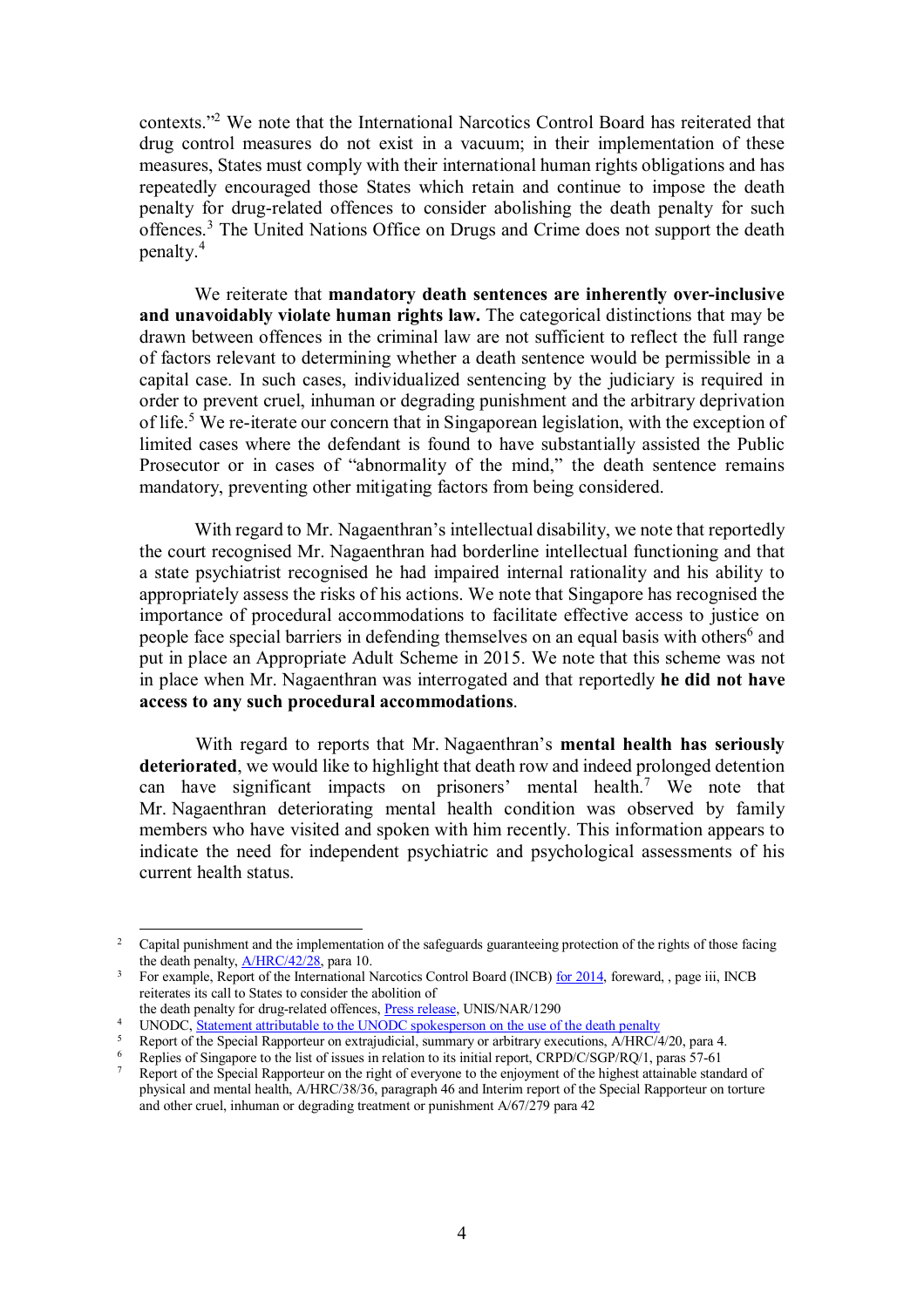We reiterate that the death penalty should not be carried out against persons with psychosocial or intellectual disabilities, and this is applicable both to the situation of the individual at the time of the offence, as well as at the time of execution.<sup>8</sup>

We are also concerned about alleged details of the case that could be evidence of a situation of trafficking in persons, given the alleged threats directed to Mr. Nagaenthran to deliver the bundle containing the drugs, as well as the abuse of a position of vulnerability by the trafficker, given Mr. Nagaenthran mental health status. In this regard, in the absence of an assessment of the situation as a trafficking case and the identification of Mr. Nagaenthran as a potential victim, we would like to remind your Excellency's Government of the obligations regarding identification and protection of victims, including through the application of the principle of nonpunishment, as established in the ASEAN Convention against Trafficking in persons, ratified by your Excellency's Government in 2016, in particular, articles 11 and 14, and more precisely article 14.7 which calls States to "consider not holding victims of trafficking in persons criminally or administratively liable, for unlawful acts committed by them, if such acts are directly related to the acts of trafficking". We would also like to bring to your attention, the obligations to identify and protect victims of trafficking derived from the Protocol to Prevent, Suppress and Punish Trafficking in Persons, Especially Women and Children, supplementing the United Nations Convention against Transnational Organized Crime, acceded to by your Excellency's Government in 2015. Finally, the Special Rapporteur on trafficking in persons, especially women and children, highlighted in her last report to the Human Rights Council on the application of the non-punishment principle that "States are required to ensure nondiscrimination and disability inclusion in all anti-trafficking measures, including in ensuring the non-punishment of trafficked persons with disabilities. That requirement is particularly urgent where persons with disabilities may be at heightened risk of exploitation, including for the purpose of forced criminality" (A/HRC/47/34, para 27.)

The full texts of the human rights instruments and standards recalled above are available on www.ohchr.org or can be provided upon request.

As it is our responsibility, under the mandates provided to us by the Human Rights Council, to seek to clarify all cases brought to our attention, we would be grateful for your observations on the following matters:

- 1. Please provide any additional information and any comment you may have on the above-mentioned allegations.
- 2. Please provide information on whether any independent psychiatric and psychological assessments of Mr. Nagaenthran's current health status have been carried out, and in the case they have, what were the result and recommendations;

<sup>-</sup>8 Capital punishment and implementation of the safeguards guaranteeing protection of the rights of those facing the death penalty, E/2010/10, section VI.C.4, CRPD, Concluding observations on the initial report of Saudi Arabia, CRPD/C/SAU/CO/1 para 17 and 18, CRPD, Concluding observations on the initial report of Kuwait, CRPD/C/KWT/CO/1, paras. 20–21, Question of the death penalty, A/HRC/45/20, section V.B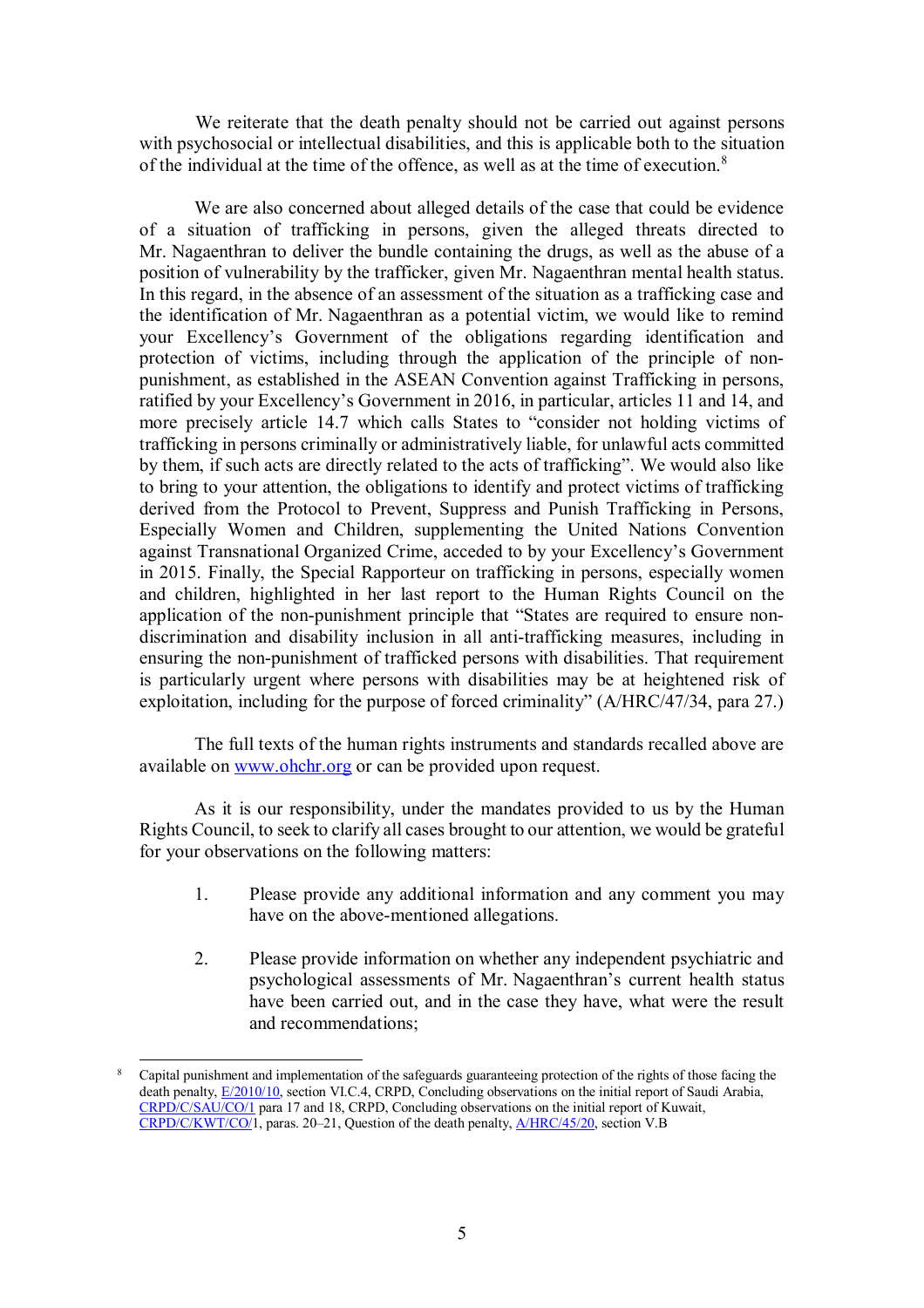- 3. Please provide information on whether Mr. Nagaenthran had any procedural accommodations during his interrogation and subsequent trial proceedings and if none were available, how reliance on his testimony given without such accommodations is compliant with Singapore's obligations under the Convention on the rights of persons with disabilities.
- 4. Please provide information on any efforts envisaged to remove the mandatory death penalty in Singapore at least for drug offences and/or to reduce the scope of application of the death penalty.

In view of the urgency of the matter, we would appreciate a response on the steps currently considered by your Excellency's Government to safeguard the abovementioned person in compliance with international instruments and human rights norms, including under the Convention on the rights of persons with disabilities.

While awaiting a reply, we urge that all necessary interim measures be taken to halt the alleged violations and prevent their re-occurrence and in the event that the investigations support or suggest the allegations to be correct, to ensure the accountability of any person responsible of the alleged violations.

We may continue to publicly express our concerns in the near future on this case, which in our view merits prompt and undivided attention, as Mr. Nagaenthran's life is at stake, and the execution of a death penalty is irreversible. We also believe that this matter is one of public concern and that the public should be informed about it, and about its human rights implications. Any public expression of concern from our part would indicate that we have been in contact with your Excellency's Government's to clarify the issue/s in question.

We would like to inform your Excellency's Government that after having transmitted this joint urgent appeal to the Government, the Working Group on Arbitrary Detention may transmit the case through its regular procedure in order to render an opinion on whether the deprivation of liberty was arbitrary or not. This communication of allegations in no way prejudges any opinion the Working Group may render. The Government is required to respond separately to the urgent action procedure and the Working Group's regular procedure.

This communication and any response received from your Excellency's Government will be made public via the communications reporting website within 60 days. They will also subsequently be made available in the usual report to be presented to the Human Rights Council.

We would like to inform your Excellency's Government that a copy of this communication will be sent to the Government of Malaysia.